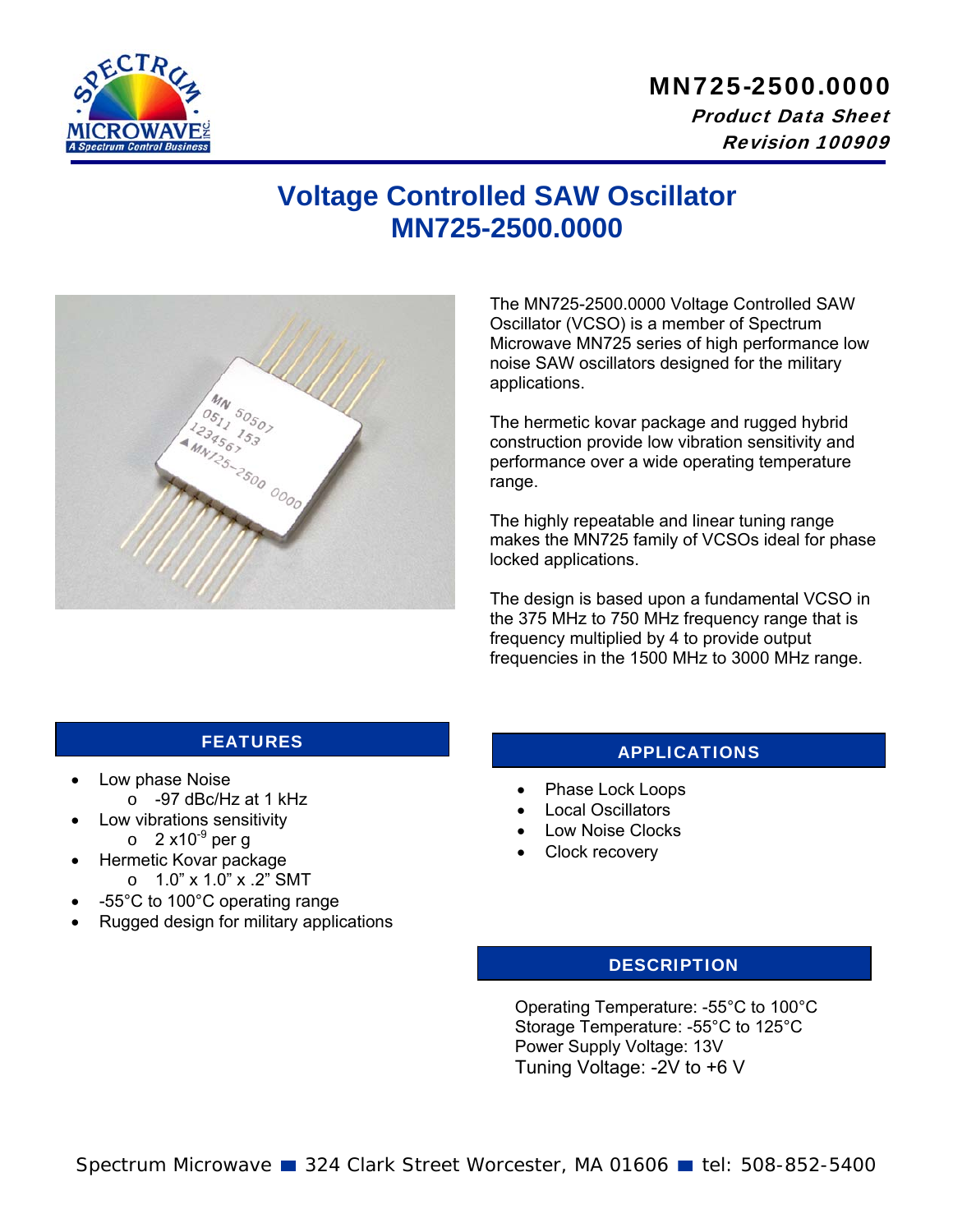

### SPECIFICATIONS

Specifications apply at Vcc = 8.0V and Tcase = 25°C unless otherwise specified

| <b>Parameter</b>              | <b>Minimum</b> | <b>Typical</b> | <b>Maximum</b> | <b>Units</b> | <b>Notes</b>                                             |
|-------------------------------|----------------|----------------|----------------|--------------|----------------------------------------------------------|
| <b>Center Frequency Range</b> |                | 2500           |                | <b>MHz</b>   | Other frequencies<br>available (1500 MHz to<br>3000 MHz) |
| <b>Tuning Range</b>           |                | 700            |                | ppm          | Vtune = $0.0V$ to $5.0V$                                 |
| Kvco                          |                | 140            |                | ppm/V        |                                                          |
| <b>Tuning Linearity</b>       | $-5$           |                | 5              | $\%$         | Deviation from best linear<br>fit                        |
| <b>Output Power</b>           | 8              | 10             | 12             | dBm          | -55 $^{\circ}$ C to 100 $^{\circ}$ C                     |
| Harmonic Spurious             |                |                | $-30$          | dBc          |                                                          |
| Sub-harmonic Spurious         |                |                | $-25$          | dBc          |                                                          |
| Non-harmonic Spurious         |                |                | $-60$          | dBc          |                                                          |
| <b>SSB Phase Noise</b>        |                |                |                |              |                                                          |
| $\Delta f = 1$ kHz            |                | $-97$          |                | dBc/Hz       |                                                          |
| $\Delta f = 10$ kHz           |                | $-120$         |                | dBc/Hz       |                                                          |
| $\Delta f = 100$ kHz          |                | $-140$         |                | dBc/Hz       |                                                          |
| $\Delta f = 1$ MHz            |                | $-148$         |                | dBc/Hz       |                                                          |
| $\Delta f = 10$ MHz           |                | $-150$         |                | dBc/Hz       |                                                          |
| Vcc                           | 7.6            | 8              | 8.4            | Volts        | Consult Factory for other<br>available Vcc               |
| Icc                           |                | 120            | 150            | mA           |                                                          |
| <b>Operating Temperature</b>  | $-55$          |                | 100            | $^{\circ}C$  | Case temperature                                         |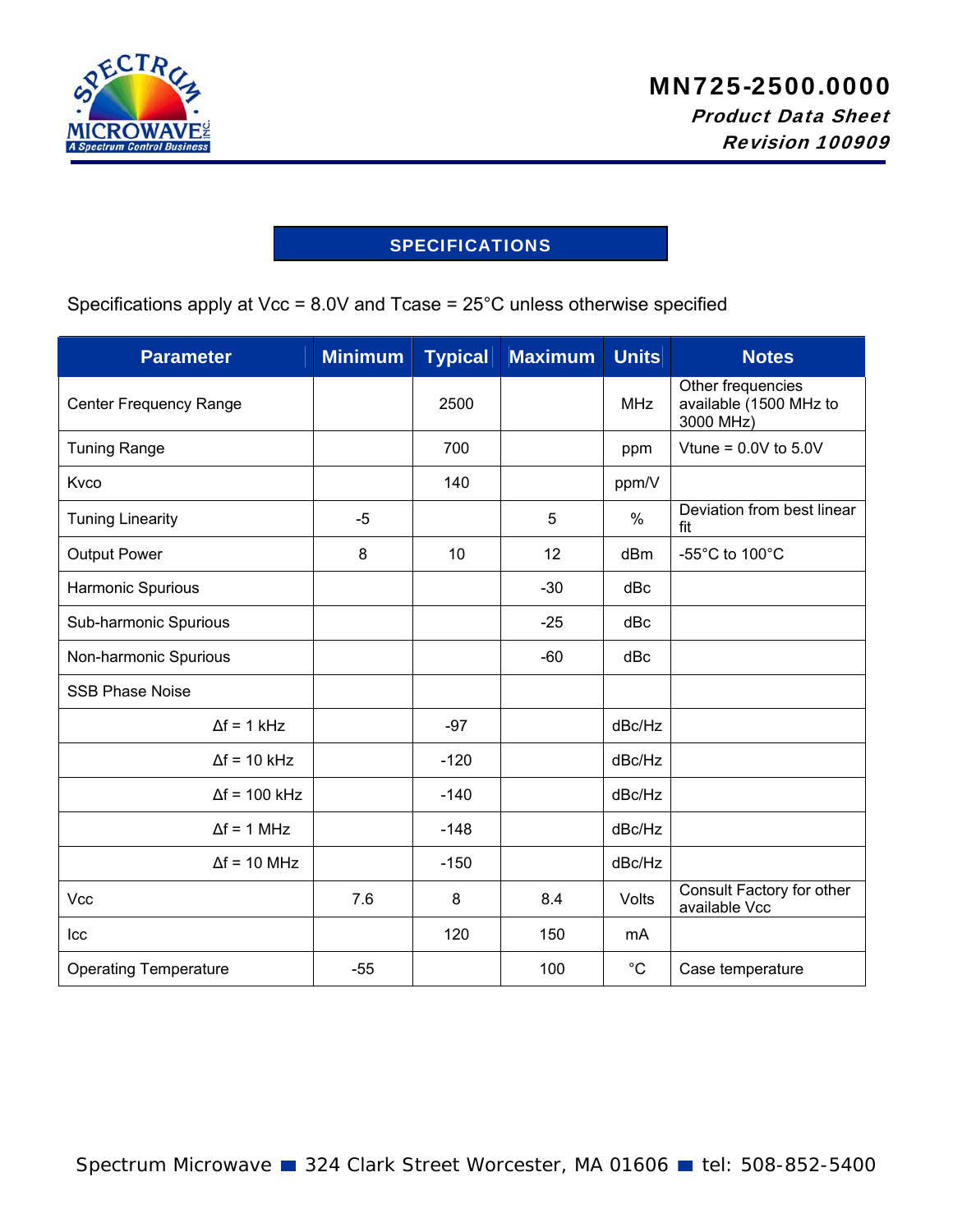

# MN725-2500.0000

 Product Data Sheet Revision 100909



#### OUTLINE DRAWING